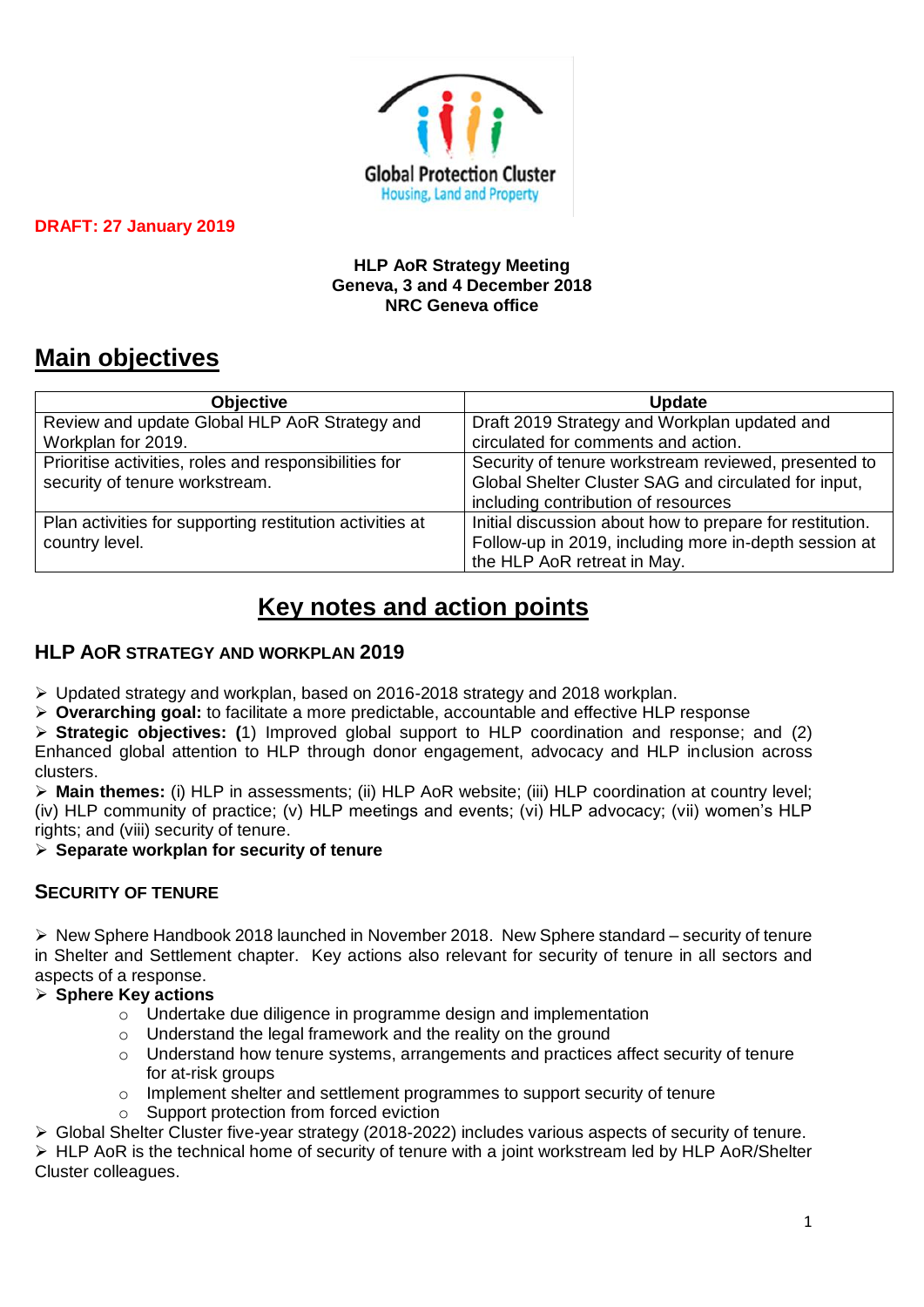

➢ Focus on what is secure enough in a range of different contexts and programme modalities. It is not just about ownership – consider all other rights in HLP as relevant to intervention and context.

#### **HLP AoR action points – Security of tenure**

- $\triangleright$  Finalise draft security of tenure workplan.
- ➢ Divide roles and responsibilities between HLP/Shelter colleagues.
- ➢ Use structure of Sphere standard to raise profile; involve all sectors/clusters; support and facilitate implementation of standard using practical approach.

#### **DUE DILIGENCE**

#### **Mine Action and HLP**

➢ International Mine Action standards are currently being updated and so there is an opportunity to include HLP issues and coordination.

➢ National Mine Action standards - these are agreed with governments and based on international standards to look at modalities for operating in the country – including the establishment of technical committees and working groups. Can include use of legal/land expertise to work with MA actors. Need to understand context to avoid potential risks – e.g. in Nigeria, government encouraging return to 'safe' areas that have not yet been decontaminated.

➢ Considered timeline for Mine Action work and how HLP issues may be considered for each stage.

➢ **Prioritisation of areas for clearance:** MA can get information from humanitarians to understand what the intentions of and HLP situation of displaced populations is regarding potential areas of return – often miss opportunities and do not get full understanding if just consult with local (non-displaced) community. Usually prioritisation after access routes is residential housing and then agricultural land. If large time lag for agricultural land then this causes problems for returnees who have no livelihoods (e.g. Sri Lanka)

➢ **Pre-clearance surveys / non-technical survey:** HLP / local legal actors can support / undertake due diligence of areas being assessed for clearance – including customary and other tenure governance: pooling resources

 $\geq$  Community engagement/participation is essential to understand the different tenure systems and claims over land: not just to accept government or elite interests / statements. Also other not so obvious issues e.g. how adjacent lands may be affected by clearance. MA actors often have a lot of information as a result of regular community engagement.

 $\triangleright$  Very high potential for land grabbing / divestment of communities and particularly vulnerable groups at this point. For example, just the process of assessing land for potential clearance can lead to speculation and increased risk of land grabbing.

➢ Because of the risk of land grabbing there is a need for consistent community engagement and coherent clear messaging on the processes and related land issues.

➢ Humanitarians can support dispute resolution where there is conflict/competing claims over potential areas for clearance (e.g. in Afghanistan areas where there were land disputes were not cleared until the dispute was resolved – holds back operations).

➢ Humanitarians/HLP actors can help to identify particular groups at high risk e.g. women-headed households, minorities in communities. Potential to include mine victims and their families as priorities for land allocation / support for dispute resolution / shelter support. They should usually be included in programmes through vulnerability criteria but this can be checked/reinforced through particular attention.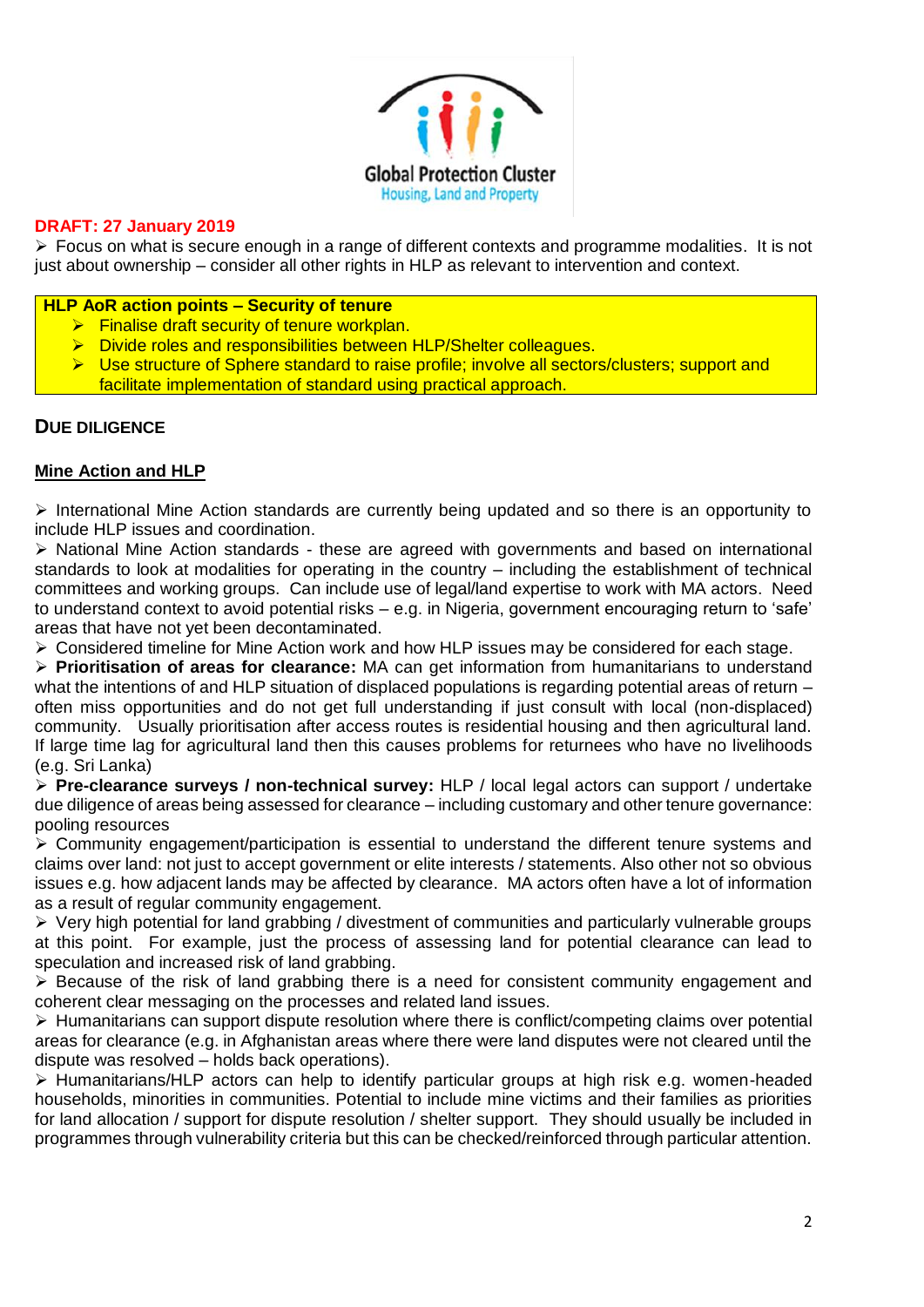

➢ **Handover:** support to implement MA gender strategy; promote understanding that contracts are not ownership documents; work with communities to minimise land grabbing and divestment of vulnerable groups.

➢ **Post-clearance assessment:** consider effects of re-classification of land; lessons learned regarding HLP aspects of intervention; referrals for additional support or follow-up action.

#### **HLP AoR action points – Mine Action and HLP**

- ➢ Establish small community of practice for interested MA and HLP actors to take forward the following:
	- $\circ$  Review International Mine Action standards and consider how to integrate/highlight HLP issues.
	- $\circ$  Within security of tenure workplan, include activities with Mine Action AoR at global and country levels.
	- o Support country-level initiatives/ collaboration between HLP and Mine Action actors including for fundraising: to design programmes to implement some of the above points; to bring women's HLP in-country expertise to support stronger MA gender strategy.

## **Due diligence guidelines – at country level**

➢ Various experiences regarding adaptation of [global due diligence guidelines](https://www.iom.int/files/live/sites/iom/files/What-We-Do/docs/Land-Rights-and-Shelter-The-Due-Diligence-Standard.pdf) at country level. Key examples include South Sudan, Syria (cross-border from Turkey), Nigeria.

 $\triangleright$  Has helped where there is dedicated funding for preparation of quidelines and follow-up support (e.g. Syria).

 $\triangleright$  Involving actors at field level who are actually involved in implementation has been important; including for reviewing and updating guidelines based on experience.

 $\triangleright$  In some countries, guidelines produced but may not be used in practice or become outdated.

➢ Having common templates has been useful and contributed to a more practical approach and level of consistency – e.g. in Syria, Nigeria.

➢ Trainings are useful but follow-up with those using guidelines is important; especially having assigned focal points in country and on-going longer-term support systems and links to global support.

➢ Considered how HLP AoR could provide longer-term practical support at country level.

➢ Raising profile and understanding of due diligence continues to be necessary, including with donors to fund activities. Highlighting lessons learned and experiences when sufficient due diligence was not done can be useful (e.g. Haiti, Nigeria, South Sudan).

➢ Use opportunity of new Sphere Standard to focus on importance of due diligence and support how to do this in practice – beyond the guidelines.

#### **HLP AoR Action points – Due diligence guidelines**

➢ Agree and include priority activities for supporting development and updating of due diligence guidelines in selected countries. See Security of Tenure workplan.

## **EVICTION RESPONSE AND PREVENTION**

➢ Discussion about examples of eviction response and prevention activities, with focus usually on response. Considered how to build in more prevention, in accordance with new Sphere standard. ➢ Some ideas included: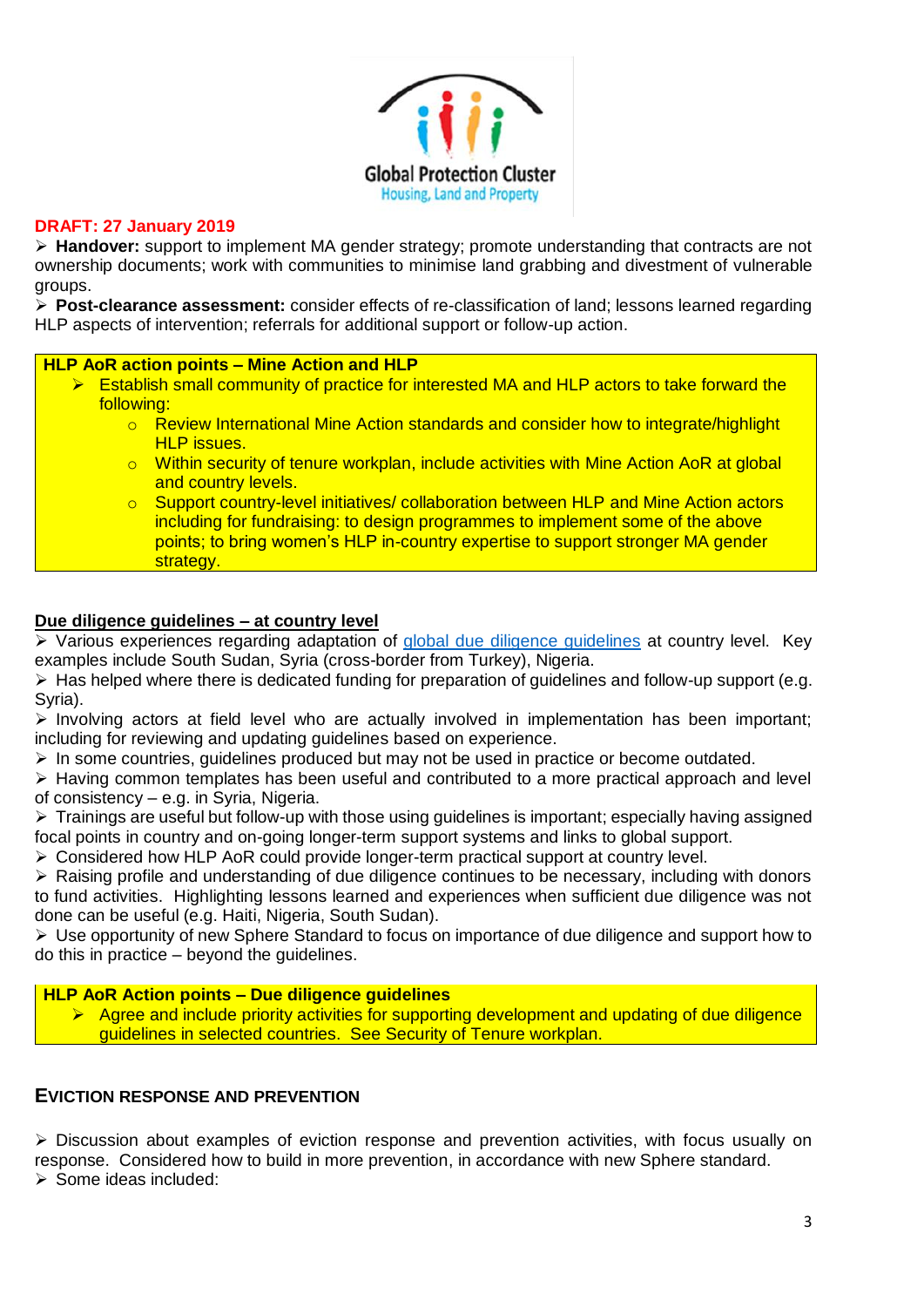

- $\circ$  Work with all sectors so that eviction risks are understood much earlier on, with a view to designing and implementing prevention initerventions.
- o Have stronger complaints and feedback mechanisms
- o Include clearer points in tenancy agreements
- o More legal awareness
- $\circ$  Consider all different experiences e.g. older people, women, minorities, people with disabilities
- o Engage with all communities as early as possible
- $\circ$  Ensure there are opportunities for ongoing communication and transparency
- o Support access to dispute resolution mechanisms
- o Consider having template agreements
- $\circ$  Work with landlords to understand their point of view and how they may benefit from supporting displaced people
- $\circ$  Identify how to strengthen or support accountability of landlords within their communities
- o Consider how to support all those in need, regardless of status
- $\circ$  Monitor situation faced by tenants and landlords and consider how to support if there are any changes in situation
- o Identify champions within communities to work with

## **COMMUNITY OF PRACTICE – HLP AOR**

➢ Considered how best to communicate with colleagues at global and country levels, based on experiences to date.

➢ Decided to use Slack to test whether this would improve communication and sharing of information and connecting with each other.

# **EXAMPLES OF SECURITY OF TENURE**

➢ Exchanged experiences about security of tenure, including case studies and example of the Secure Tenure Doman Model in practice.

➢ Considered the link between security of tenure and women's economic empowerment. Some of the points raised:

- o Positive outcomes for women when they have security of tenure over land for agricultural activities or homes and premises as a basis for economic activities.
- $\circ$  What happens when women don't have security of tenure and how does this impact their economic opportunities.
- o There is not much data regarding how women's tenure security can lead to women's economic empowerment, especially in fragile and conflict-affected states. However, experiences from our programmes have provided the following examples:
	- Women often face high risk of exploitation from landlords if they are running a successful business or have not registered a change in use of their rental property without agreement – this highlights the importance of building knowledge and legal/administration literacy.
	- There is a reluctance to invest if tenure over business assets/land/premises is unknown with a resulting impact on business value and longer-term business planning.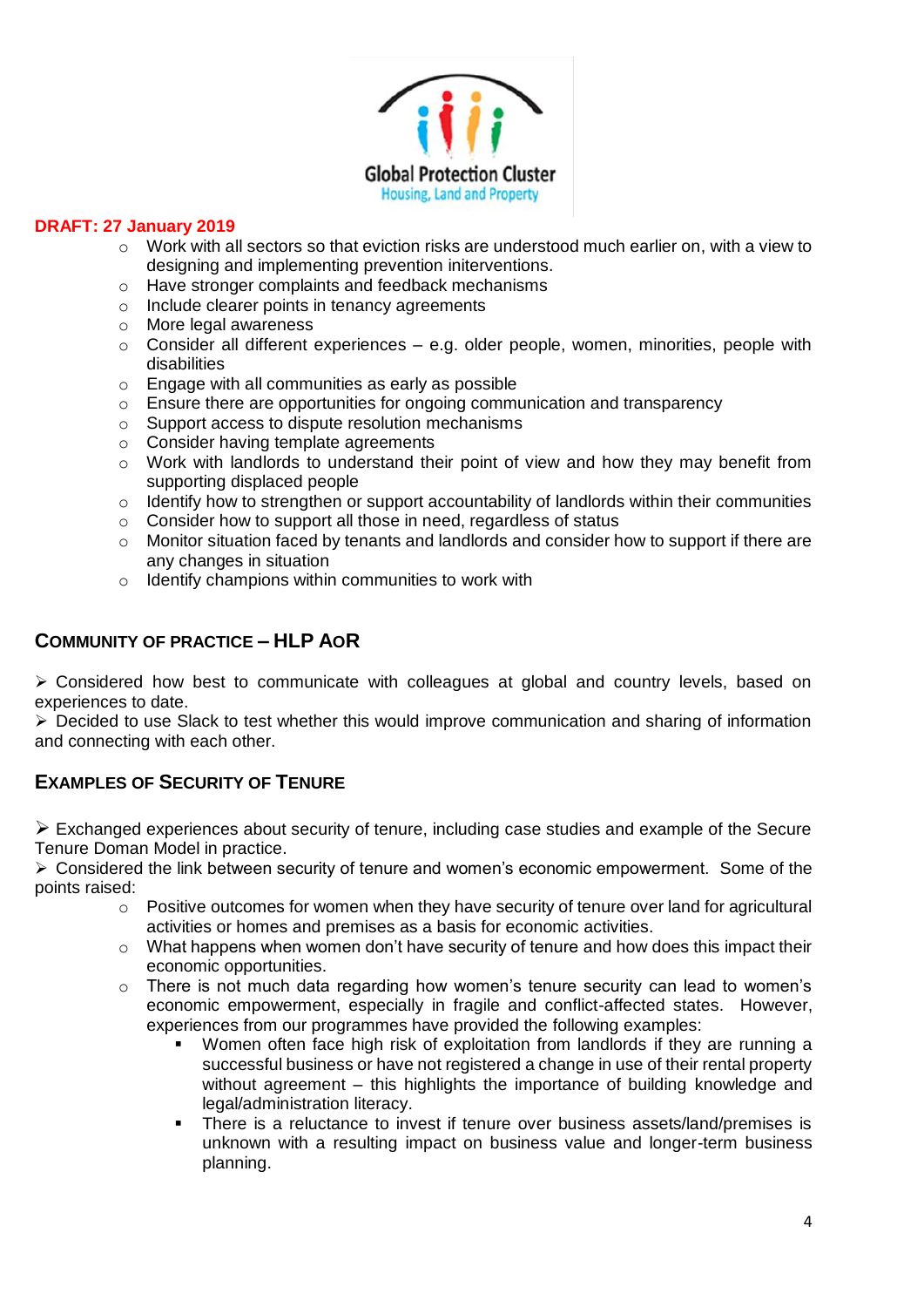

- A woman may have to register a business in the name of a male family member if this is linked to tenure documentation that is not in the woman's name.
- Tenure documentation or land ownership is often a precondition for access to credit. Where women do not have this in their names it prevents them from accessing credit.
- Limited access to inheritance rights mean that women often lose home, land and assets.

 $\triangleright$  HLP AoR has women's HLP rights as a priority theme for its 2019 workplan.

#### **HLP AoR Action points – women's HLP rights**

- ➢ Develop workplan for women's HLP rights within the 2019 HLP AoR overall workplan.
- ➢ Establish community of practice to continue discussions and follow-up.

#### **HLP AT ALL PHASES OF RESPONSE**

#### **Preparing for restitution**

 $\triangleright$  Considered when best to start supporting preparation for restitution as a separate concept to return.

➢ Discussed types of action to uphold people's rights and started to explore what does restitution really mean for communities.

➢ In situation of protracted displacement, important to start thinking about alternatives to restitution and what options people have.

 $\triangleright$  Need to understand national policies and reality on ground regarding compensation and support for restitution to then develop activities to support access to these and not contradict them. For example, in some countries, shelter interventions to rehabilitate damaged housing may result in limited ability to apply for state compensation for damage.

#### **HLP AoR action points – restitution preparation**

- ➢ Collect examples of what restitution means in practice.
- ➢ Include follow-up session on restitution in Global HLP AoR retreat in May.

#### **HLP/SECURITY OF TENURE COUNTRY MISSIONS**

➢ Recognised that HLP AoR actors could have a more consistent and coherent approach to HLP support missions and follow-up in order to maximise resources; have an incremental approach; and work together.

➢ Brainstormed on how to plan structure and content of an initial HLP support mission and then provide follow-up support.

- ➢ Follow-up to any mission was agreed to be a priority.
- ➢ Ideas included:
	- o Have a menu of services to offer country colleagues.
	- o Hold training/mentor workshops where tools are developed.
	- o Provide technical support.
	- o Advocate at country and global level for HLP.
	- o Share best practices.
	- o Provide input to country HLP strategy.
	- o Have standard job descriptions/TOR for HLP staff.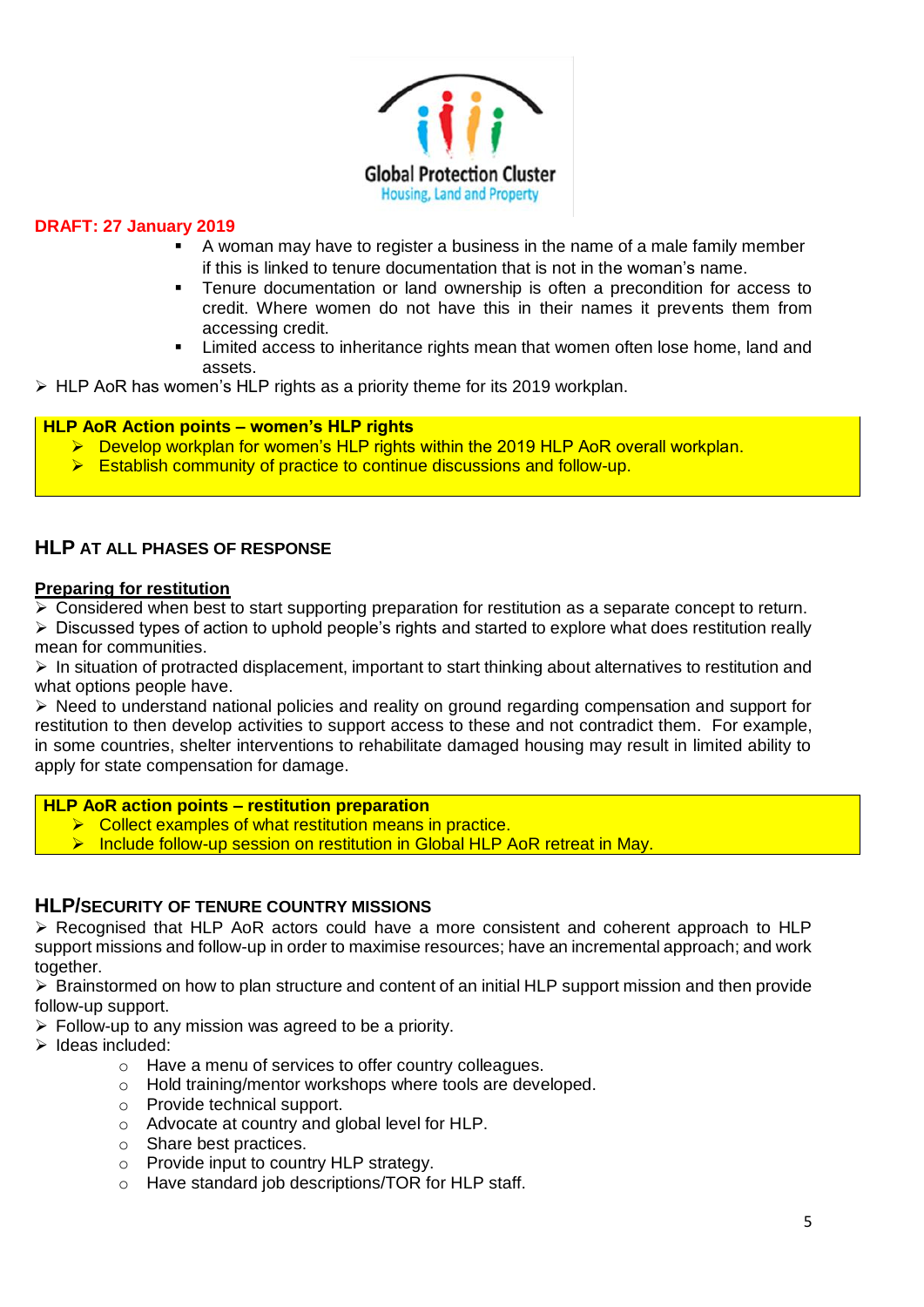

- o Develop clear and agreed follow-up plan before leaving.
- o Establish HLP focal points in country for follow-up.
- o Prioritise working with frontline workers on what HLP response looks like in practice.
- o Support HLP aspects of context analysis.
- o Work across clusters e.g. ensure HLP, Protection, CCCM and Shelter actors come together to consider HLP context and develop responses.
- o Provide support to identify specific HLP issues in country context.
- o Provide training/capacity support to all stakeholders.

#### **HLP AoR action points – country missions**

- ➢ HLP AoR actors to provide regular updates about planned missions and follow-ups and, were possible, plan together mission and follow-up support.
- $\triangleright$  Try out some of these ideas for HLP support missions, including as part of security of tenure workplan.